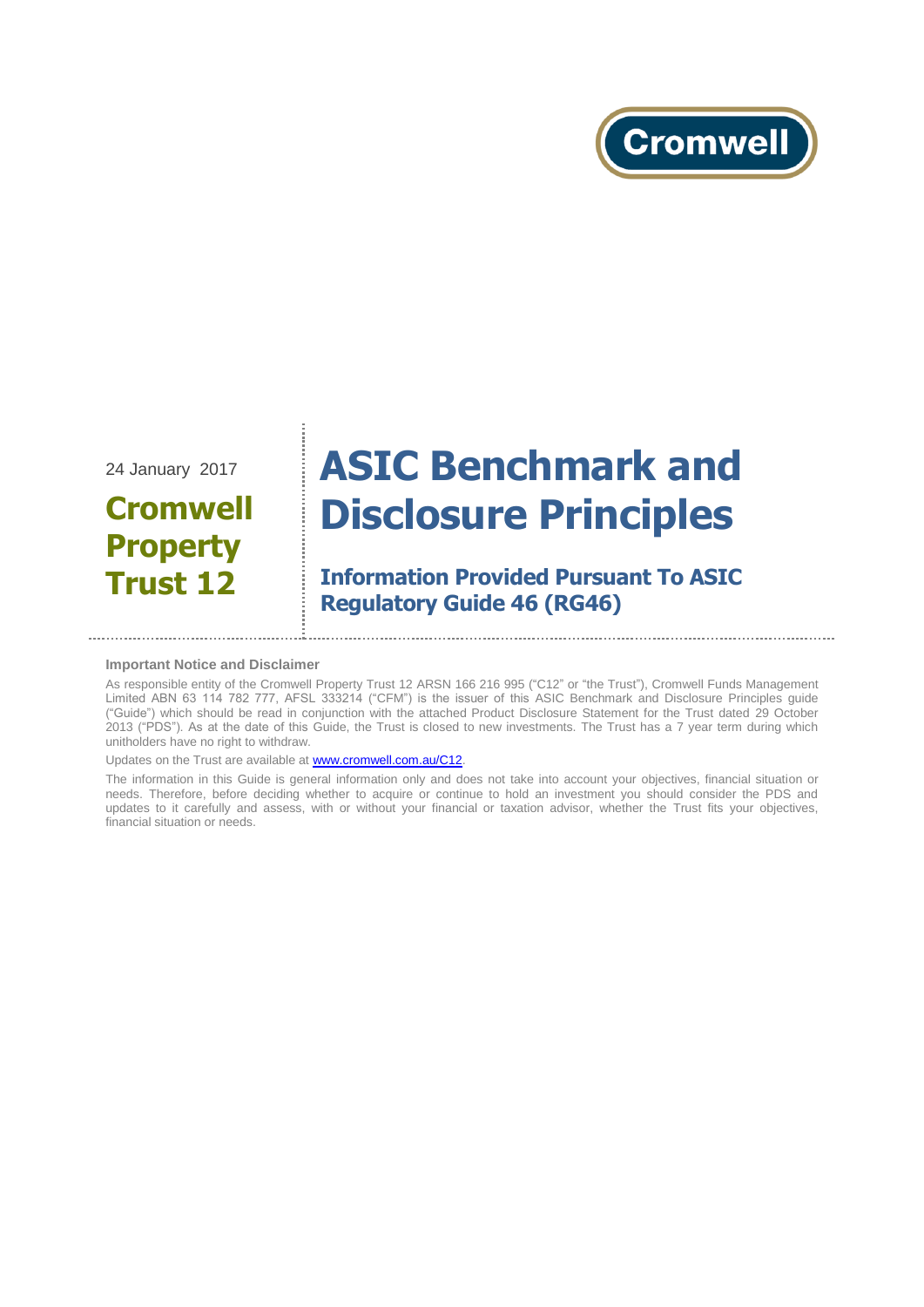## **Scope of this Disclosure Guide**

The Australian Securities & Investments Commission (ASIC) issued RG 46 in September 2008 and updated it in March 2012. RG 46 sets out particular benchmarks and disclosure principles designed to provide improved disclosure to retail investors to help them compare risks and returns across investments in the unlisted property sector.

Set out below are tables which list each disclosure principle and benchmark and where the relevant information is included in this Guide and, if applicable, the attached PDS.

|   | <b>Disclosure Principles</b>      | <b>Guide reference</b> | <b>PDS Reference</b>                              |
|---|-----------------------------------|------------------------|---------------------------------------------------|
|   | Gearing Ratio                     | Section 4.3            | Section 1.9.3 (4, 6 and 11 are also relevant)     |
|   | Interest Cover Ratio              | Section 4.4            | Section 1.9.5 (4.3, 6 and 10.9 are also relevant) |
| 3 | <b>Scheme Borrowing</b>           | Section 4              | Section 1.9.1 (4.3 and 10.9 are also relevant)    |
|   | Portfolio Diversification         | Section 1              | Section 1.2 (3 and 4.1 are also relevant)         |
| 5 | <b>Related Party Transactions</b> | Section 7              | Section 1.10 (5 and 10.14 are also relevant)      |
| 6 | <b>Distribution Practices</b>     | Section 5              | Section 1.5 (4.3 and 6.3 are also relevant)       |
|   | Withdrawal Arrangements           | Section 6              | Section 1.3 (4.3 and 8.4 are also relevant)       |
| 8 | Net Tangible Assets               | Section 2              | Section 1.7 (6.4 is also relevant)                |

|   | <b>Benchmarks</b>                                                                                                                                                                                                                                                                                                                        | <b>Guide reference</b> | <b>PDS Reference</b>     |
|---|------------------------------------------------------------------------------------------------------------------------------------------------------------------------------------------------------------------------------------------------------------------------------------------------------------------------------------------|------------------------|--------------------------|
| 1 | Gearing Policy – The Trust meets the benchmark. The Trust<br>maintains and complies with a written policy that governs the level of<br>gearing for the Trust.                                                                                                                                                                            | Section 4.1            | Section 1.9.1            |
| 2 | Interest Cover Policy – The Trust meets the benchmark. The Trust<br>maintains and complies with a written policy that governs the level of<br>interest cover for the Trust.                                                                                                                                                              | Section 4.1            | Section 1.9.1            |
| 3 | Interest Capitalisation – The Trust meets the benchmark. The interest<br>expense of the Trust is not capitalised. However, for the purposes of<br>the forecast distribution statement, interest costs during the<br>Construction Period were capitalised against the cost of the Property<br>under accounting standards.                 | Section 4.4            | Sections 1.9.2 and 6.3.2 |
| 4 | Valuation Policy – The Trust meets the benchmark. The Trust<br>maintains and complies with a written valuation policy.                                                                                                                                                                                                                   | Section 3              | Sections 1.6 and 4.2.4   |
| 5 | Related Party Transactions – The Trust meets the benchmark. The<br>Trust maintains and complies with a written policy on related party<br>transactions, including the assessment and approval processes for<br>such transactions and arrangements to manage conflicts of interest.                                                       | Section 7              | Section 1.10             |
| 6 | Distribution Practices – The Trust does not meet the benchmark.<br>Distributions are currently funded by both cash from operations and<br>realised capital gains from the sale of Dorcas Street, South<br>Melbourne.<br>The risks involved on relying on realised gains to partly fund<br>distributions are outlined below in section 5. | Section 5              | Sections 1.5 and 4.3     |

All statistics and amounts in this Guide are as at 31 December 2016 unless stated otherwise.

CFM may update this Guide from time to time and it is recommended unitholders refer to our website at [www.cromwell.com.au/c12](http://www.cromwell.com.au/c12) for these updates. A paper copy of this Guide or any updated information will be given to you on request and without charge.

From time to time, CFM may become aware of information that is material to unitholders but not covered by a disclosure principle. Any such material information will be provided to unitholders in continuous disclosure notices on our website [www.cromwell.com.au/c12.](http://www.cromwell.com.au/c12)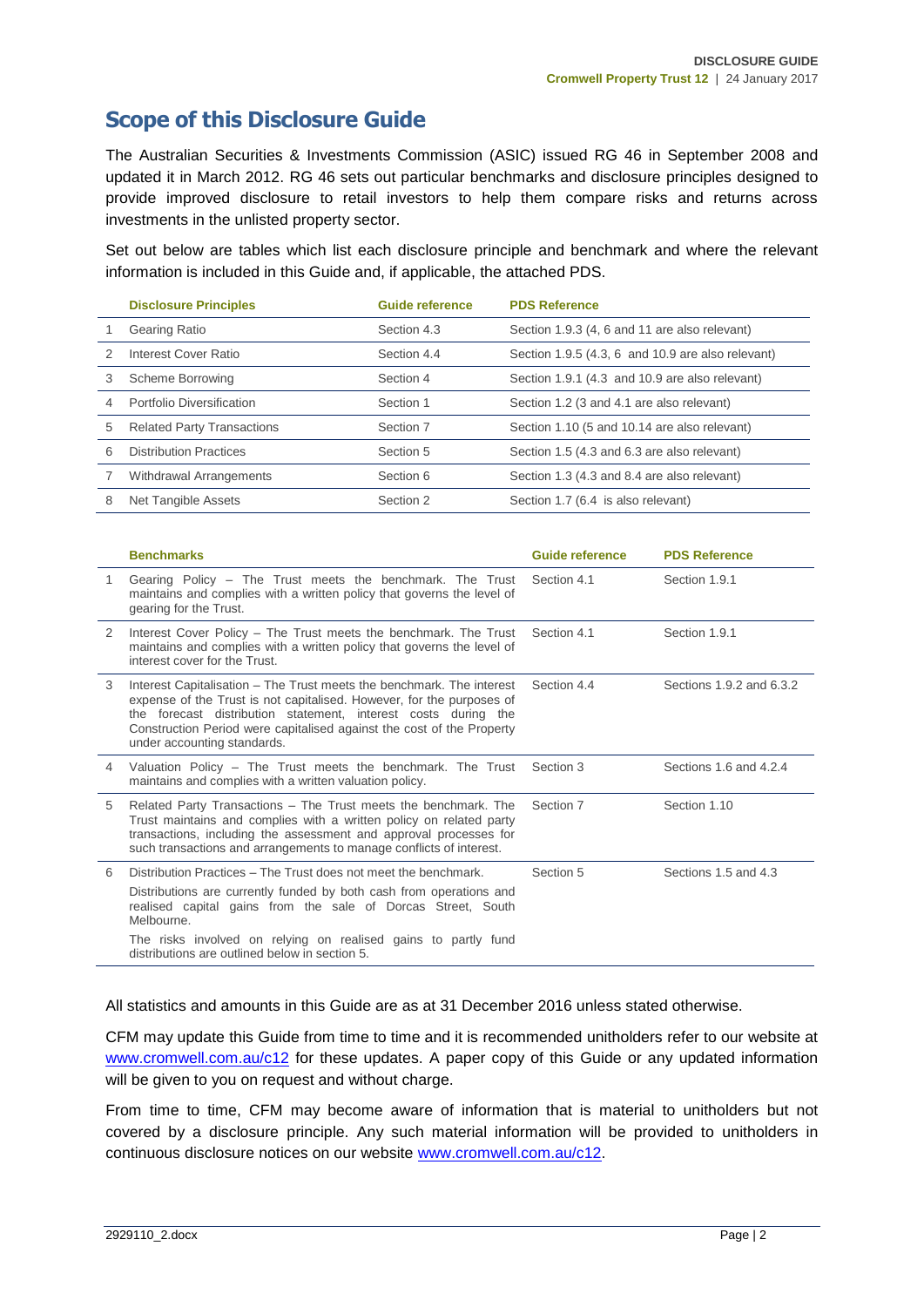## **1 Portfolio Diversification**

#### **1.1 Trust Investments**

The Trust owns two properties, located at Lot 2, 902 Caribu Drive, Direk, SA ("Rand Distribution Centre") and 11-13 Robinson Street, Dandenong, VIC ("ATO Dandenong") (together, "the Properties").

The Trust is not expected to acquire any other properties during its investment term. As a result, the Trust is not currently, and is not expected to be, widely diversified by investment class, geographic location or property sector.

Currently, the only significant non-direct property asset of the Trust is cash. As at 31 December 2016, the Trust held cash of \$2,977,000.

#### **1.2 Property Valuations**

The most recent valuations of the Properties are summarised in the following table.

| <b>Building</b>                    | <b>Valuation</b> | <b>Sector</b> | <b>Valuation</b><br><b>Date</b> | <b>Cap Rate</b> | <b>Occupancy</b> | Valuer      |
|------------------------------------|------------------|---------------|---------------------------------|-----------------|------------------|-------------|
| <b>Rand Distribution</b><br>Centre | \$43,200,000     | Industrial    | December<br>2016                | 7.50%           | 100%             | Internal    |
| ATO Dandenong                      | \$92,500,000     | Commercial    | September<br>2016               | $6.00\%$        | $100\%$          | Independent |

In the Trust's 31 December 2016 financial accounts, the Properties were valued at \$135,700,000 which represented the internal valuation on the Rand Distribution Centre and the independent valuation on ATO Dandenong property.

The Trust's South Melbourne asset was sold on the 17th of August 2015.

At 31 December 2016 the Trust had total assets of \$139,131,000. Therefore, at 31 December 2016, the Properties represented 98% of the Trust's total assets.

#### **1.3 Lease Expiry Profile**

The following chart shows the lease expiry profile for the Property in yearly periods calculated on the basis of the Trust's income.

#### **Lease Expiry Profile by Gross Income as at 31 December 2016**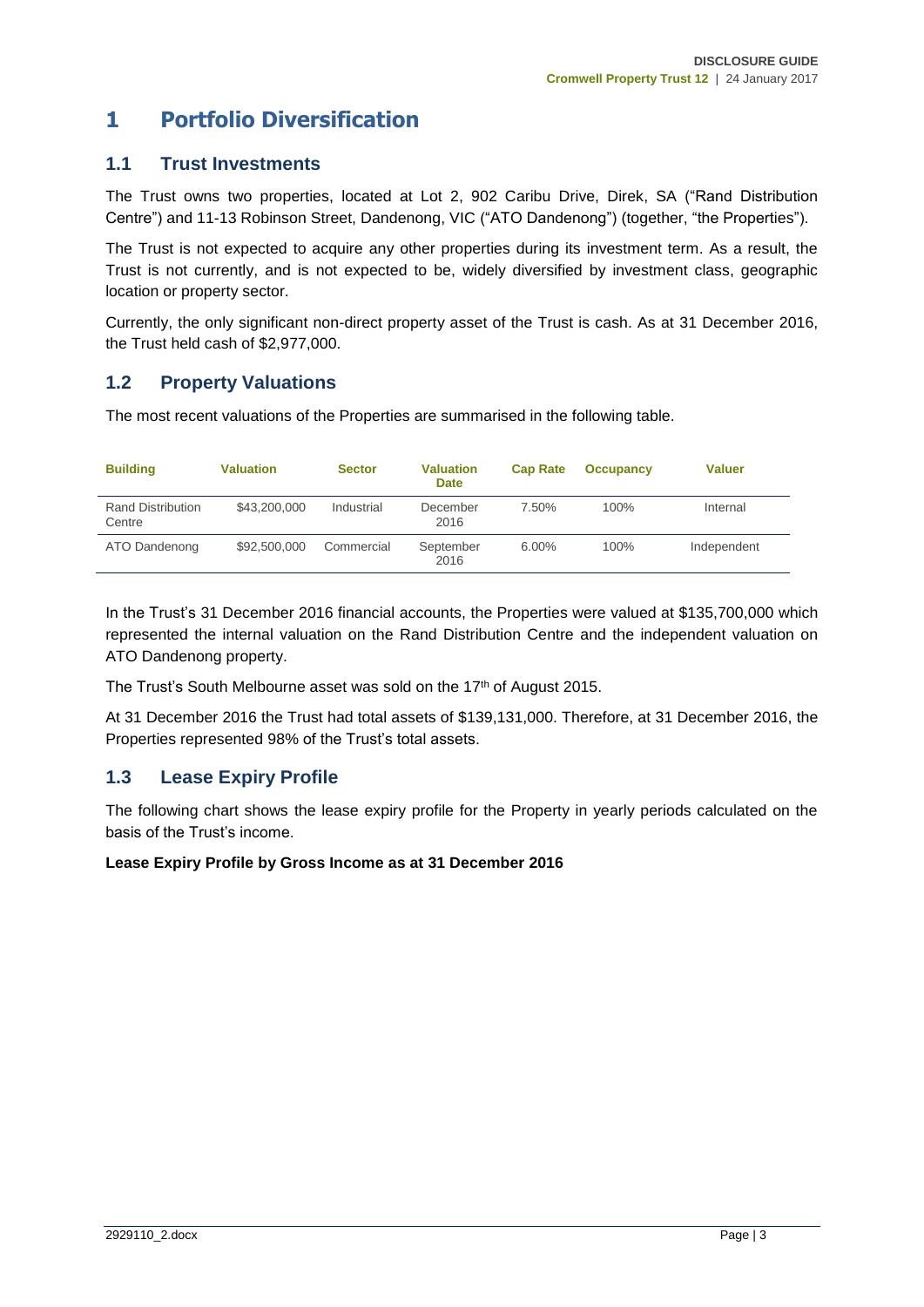

The initial term of the Trust expires in October 2020.

#### **1.4 Vacancy Rate**

The lease vacancy rate for the Properties is nil. The vacancy rate represents the portion of the Properties which is not subject to a lease or an agreement for lease.

The Trust's tenants across both assets (by percentage of gross income) are:

| Tenant                                     | % of Gross Income |
|--------------------------------------------|-------------------|
| Commonwealth Government of Australia (ATO) | 61.7%             |
| Rand Transport Pty Ltd                     | 33.0%             |
| ATO Developer Lease                        | 5.3%              |

## **2 Net Tangible Assets**

The net tangible assets ("NTA") of the Trust can be calculated on a per unit basis. This amount can be used as an approximate measure of what a unitholder could expect to receive per unit held if the assets of the Trust were sold at that particular point in time. However, it does not make any allowance for the cost of selling the Properties or winding up the Trust. Therefore, to the extent that the NTA at any time is less than the price paid for a unit, it is also an approximate measure of the risk of a capital loss.

NTA is calculated using information from the Trust's latest management financial statements and in accordance with the following formula:

NTA Net assets – intangible assets +/- other adjustments Number of units on issue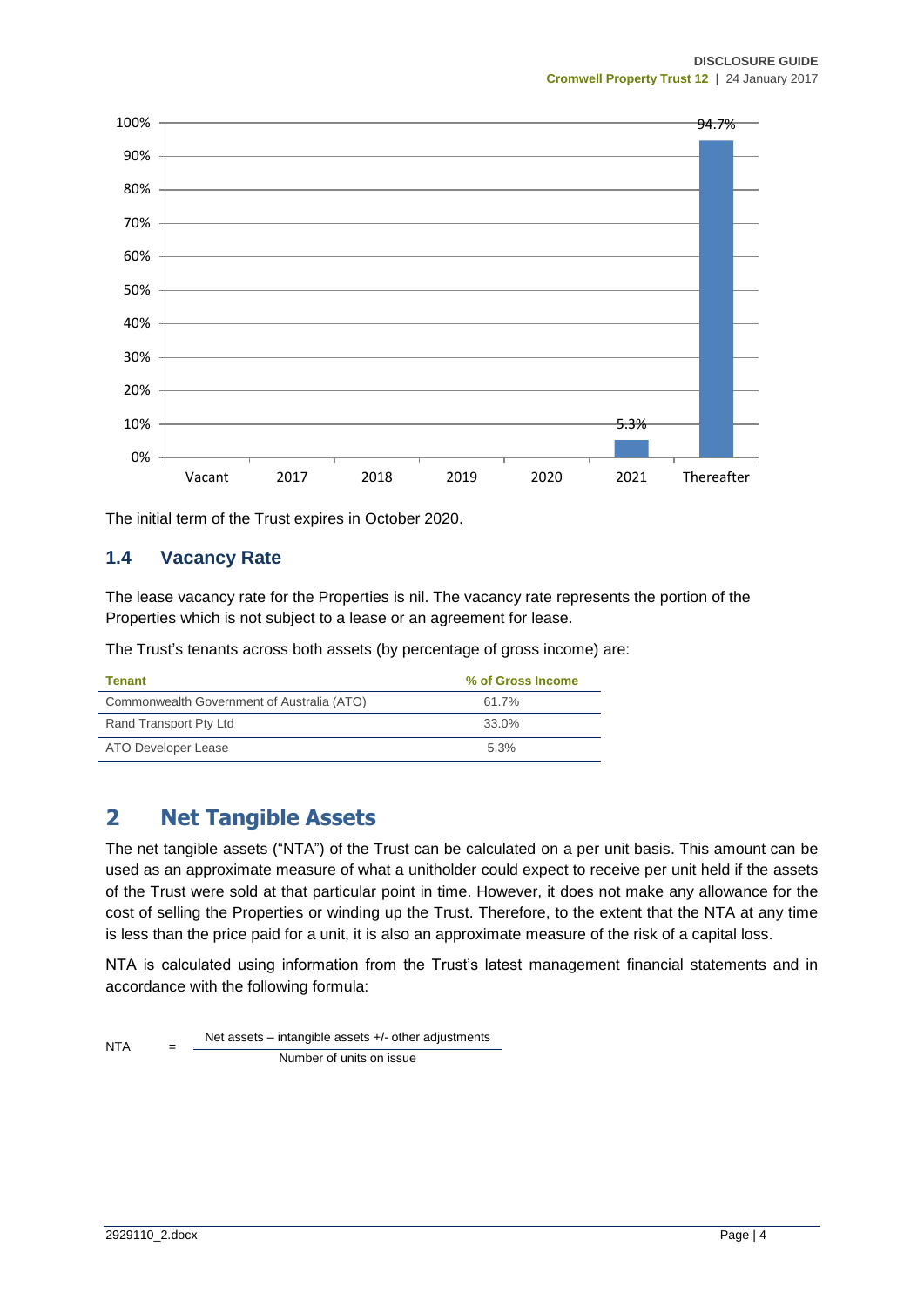As at 31 December 2016, the Trust had NTA per unit of \$1.26 (before tax) including interest rate swaps and \$1.27 excluding interest rate swaps. This is an increase of 8.6% from June 2016 NTA of \$1.16.

## **3 Valuation Policy**

CFM has, and complies with, a valuation policy for the Trust. Amongst other things, the policy provides that:

- (a) the Properties will be independently valued each year. The next independent valuation of ATO Dandenong is expected to occur in September 2017. The next independent valuation of the Rand Distribution Centre is expected to be in March 2017;
- (b) all valuations are to be carried out by appropriately qualified valuers, independent of CFM, who are registered and have a minimum of five years relevant experience;
- (c) valuers are to be instructed to undertake their valuation in accordance with industry standards and to outline their valuation methodology within the valuation report; and
- (d) the same valuers will not undertake more than two consecutive full valuations of the Properties.

CFM believes that using independent valuers (with valuers being required to confirm their independence as part of their valuation report) and ensuring that the valuers used in relation to any one property are rotated in accordance with the valuation policy, will best address any potential conflicts of interest that might arise. However, relevant staff are also aware of CFM's conflict of interest arrangements and are required to report any actual or potential conflicts of interest of which they become aware so that the conflicts can be appropriately managed and/or monitored.

Unitholders can obtain a copy of the valuation policy by calling Cromwell Investor Services on 1300 276 693.

## **4 Trust Borrowing**

## **4.1 Borrowing Policy**

CFM has, and complies with, a written policy that governs the level and nature of the Trust's borrowings and, in particular, the level and nature of the Trust's gearing and the level and nature of its interest cover.

The policy provides that the Trust's gearing will not exceed 55%, with gearing being calculated as the Trust's borrowings (excluding the CFM Loan) divided by the "as if complete" valuation of the Properties.

Further, CFM will not undertake any borrowing for the Trust which would cause the interest cover ratio for the Trust to fall below 2 times.

There are risks involved in investing in a geared Trust as gearing magnifies profits, losses, capital gains and capital losses. See "Borrowing Risk" in Section 4.3.1 of the PDS for further information.

## **4.2 Borrowing Facilities**

Most property funds use a combination of borrowings and unitholders' funds to acquire properties. Borrowings enhance distributions when the cost of the borrowings is less than the return from the property and increase the potential for capital gain when property values are rising. However, they can also lead to reduced distributions when the cost of borrowings is greater than the return from the property or to a larger capital loss when property values are falling.

In August 2015 the Trust entered into a new debt facility to finance the construction costs for the investment property located at 11-13 Robinson Street, VIC. The loan facility for \$41,000,000 has been provided by one of Australia's major banks ("Bank Loan"). The facility was drawn down in full on the day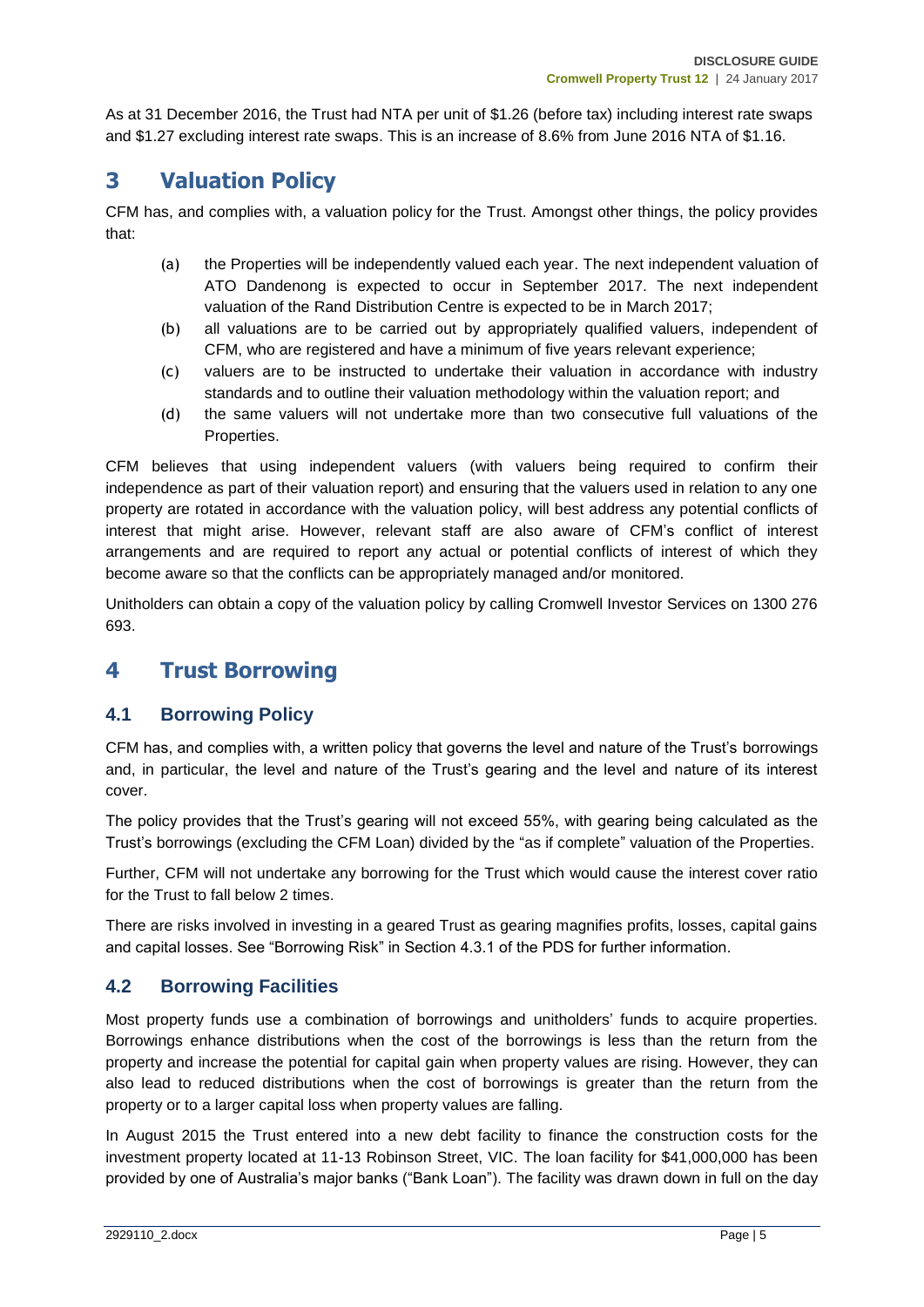the property reached practical completion and the development payment became due. The bank loan expiry date is September 2020. The Bank Loan is secured against the Properties. This means that repayment of the Bank Loan will rank ahead of unitholders' interests in the Trust. If the Trust fails to put in place or renew borrowing or credit facilities, the Trust's viability could be adversely affected.

The Bank Loan had an interest rate of 3.86% per annum at 31 December 2016. The Trust has entered into hedging arrangements which have the effect of fixing 100% of the market interest rate on expected Bank Loan balance from until October 2020. See Section 4.6 below for further information on interest rate hedging.

The interest expense incurred by the Trust is not capitalised. Interest is paid as and when due from available cash reserves.

 $\Omega$ 5,000,000 10,000,000 15,000,000 20,000,000 25,000,000 30,000,000 35,000,000 40,000,000 45,000,000 2016 2017 2018 2019 2020 2021 2022 2023 **Debt Expiry Profile**  Debt Expiring

The maturity profile of the Fund's borrowing facilities are as follows:

The Trust's constitution and the *Corporations Act 2001* (Cth) give unitholders certain powers. In particular, the requisite number of unitholders can call a meeting of unitholders to consider resolutions to amend the Trust constitution, terminate the Trust or remove CFM as responsible entity. The exercise of those powers without the consent of the bank may lead to events of default under the Bank Loan and in certain circumstances will give the bank rights to, amongst other things, call for immediate repayment of the amounts outstanding.

## **4.3 Gearing Ratio**

The gearing ratio indicates the extent to which the Trust's assets are funded by interest bearing liabilities (i.e. its borrowings).

The ratio gives an indication of the potential risks faced by the Trust as a result of its borrowings due to, for example, an increase in interest rates or a decrease in property values. Generally, the higher the gearing ratio the greater the risks faced by the Trust as a result of its borrowings.

The Trust's gearing ratio is calculated as follows: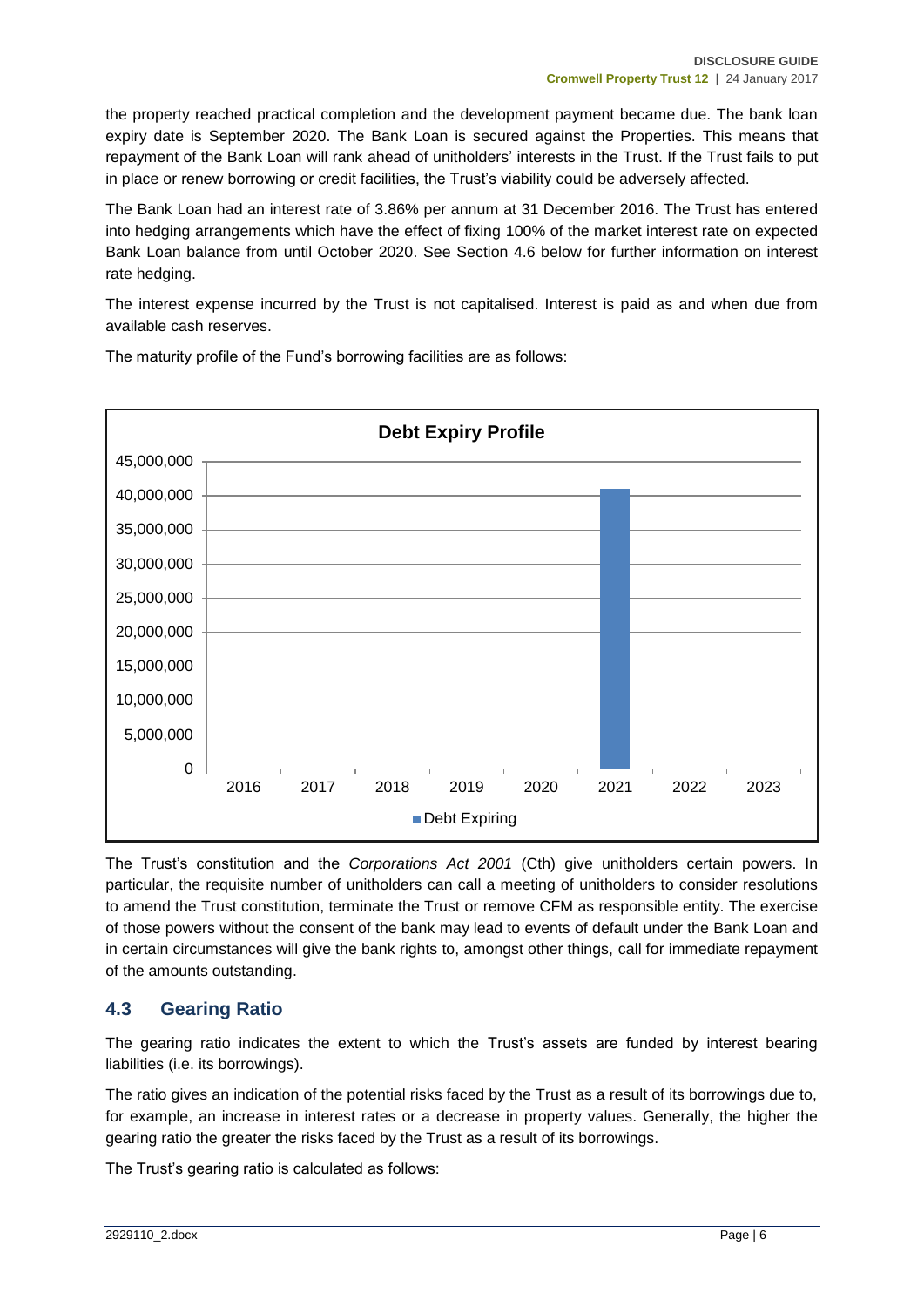Gearing ratio Total interest bearing liabilities Total assets

The gearing ratio for the Trust at 31 December 2016 was 29.5%.

The gearing ratio for 31 December 2016 was calculated using information from the Trust's latest management financial accounts. The Trust does not have any off balance sheet financing.

#### **4.4 Interest Cover**

Interest cover measures the ability of the Trust to meet the interest payments on its borrowings from its earnings. The level of interest cover gives an indication of the Trust's financial health. It is a key measure of the Trust's ability to meet its interest payment obligations. Generally, the higher the interest cover the easier it will be for the Trust to continue to meet its interest payments if earnings decline.

Interest cover is calculated as follows:

Interest cover = EBITDA – unrealised gains + unrealised losses Interest expense

EBITDA means earnings before interest, tax, depreciation and amortisation.

The Trust's interest cover ratio for the six months ending 31 December 2016 was 4.8 times.

#### **4.5 Loan Covenants**

The Bank Loan has various financial covenants which must be complied with. The Trust is in compliance with all covenants.

Under the terms of the Bank Loan the 'loan to value' ratio must be at or below 50%. The 'loan to value' ratio is the amount of the Bank Loan divided by the value of Properties and was 30.2% at 31 December 2016. The Properties would need to fall in value by approximately 39.6% for this target covenant to be breached.

The interest cover ratio must be greater than or equal to 2 times. The interest cover ratio is the Trust's net income divided by the Bank Loan's interest costs and was 4.8 times at 31 December 2016. Net Trust income would need to fall by approximately 58% or the interest expense would need to increase by approximately 138% for this target covenant to be breached.

#### **4.6 Hedging**

Hedging is a means by which the variable component of the Trust's interest payments (other than the margin, which is generally agreed for the term at the Bank Loan) is fixed for a certain period.

This provides the Trust with certainty as to its interest expense for the hedging period. While this is of benefit to the Trust should interest rates rise, it would be disadvantageous to the Trust if interest rates fall below the level at which the Trust's interest rate was hedged.

CFM has fixed the market rate applying to approximately 100% of the average expected Bank Loan balance for the period between October 2015 and October 2020.

The market rate applying after the fixed rate period will depend on market conditions at the time and whether or not CFM determines that it is in the best interests of unitholders to enter into further hedging arrangements. CFM may further extend the hedge profile of the Trust in the future where it is considered prudent or cost effective to do so.